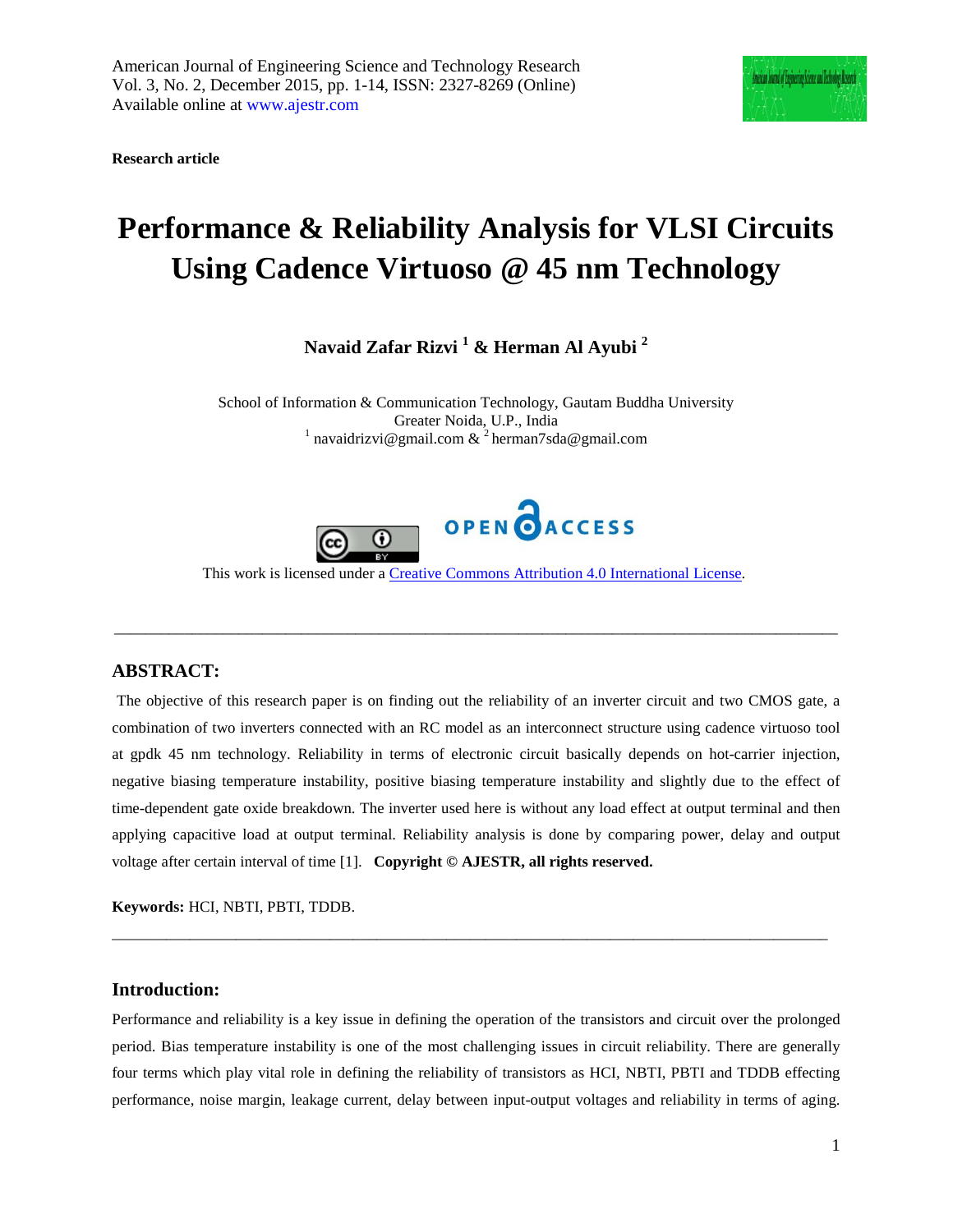

These terms are mainly responsible for the performance and reliability degradation of any circuit. All the above mentioned four terms are described below. First these phenomenons are shown on transistors effecting on drain current and inverted channel and then inverter with applied input voltage,  $I_{DP}$  and  $I_{DN}$  [1].



Fig.1. Schematic of an inverter.



Fig.2. Schematic of an inverter.

**HCI:** It is basically one of the mechanisms that severely affect the reliability of semiconductors of solid-state devices. HCI manifests itself for an increase in the value of the threshold voltage and secondary degradation of the carrier mobility, especially for the NMOS transistors. The degradation takes place when a device is generally biased in strong inversion with a large  $V_{DS}$ . It is a strong voltage dependence factor [2].

**NBTI:** NBTI in PMOS transistor is recognized as the major reliability concern in advanced CMOS process technologies. This mechanism is recognized by a positive shift in the absolute value of the PMOS  $V_{th}$ . It occurs when a device is biased in strong inversion without large  $V_{DS}$ .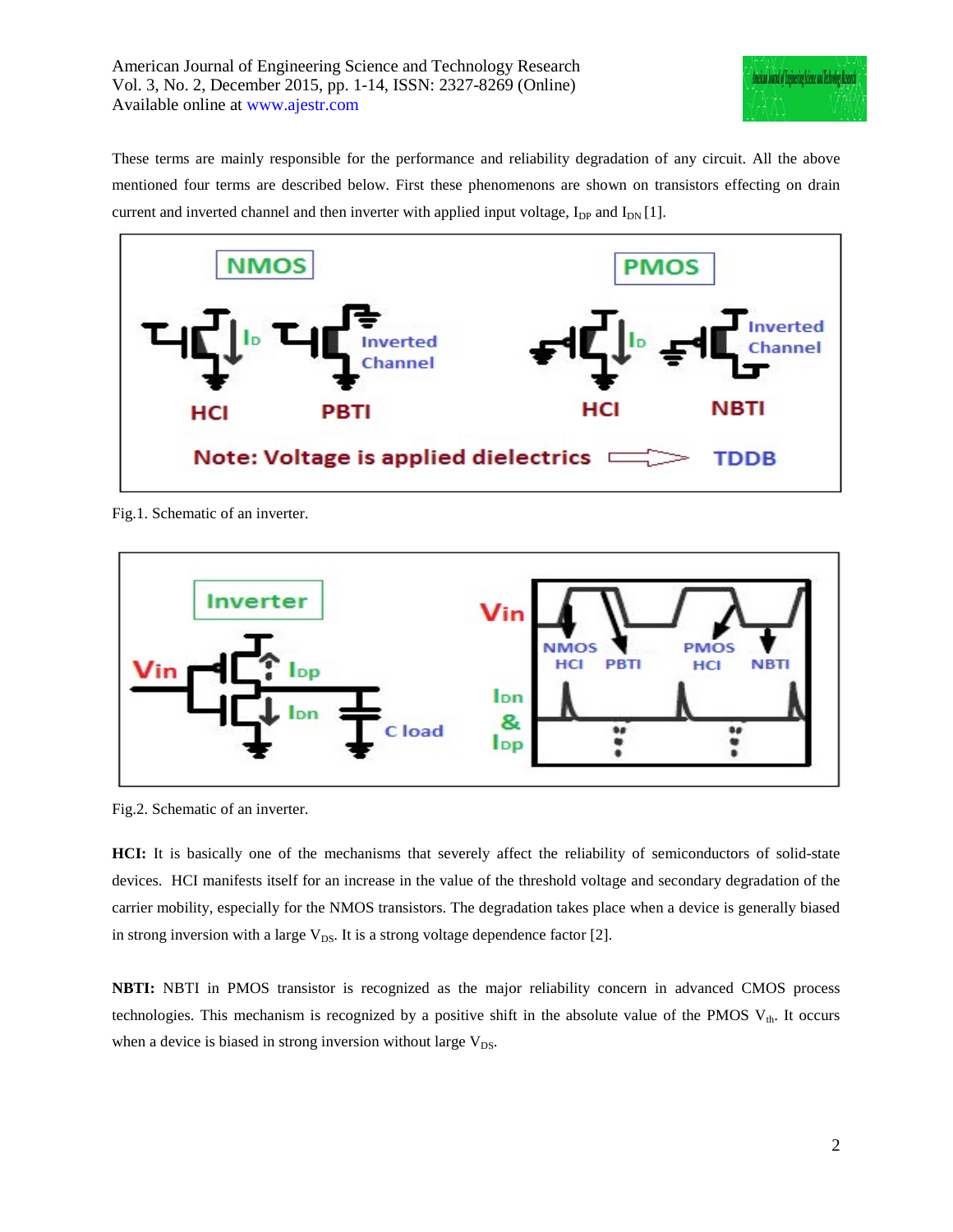It is a key reliability concern in MOSFETs. NBTI plays a vital role to manifests as an increase in the  $V_{th}$  and consequent fall in value of  $I_D$  and  $G_m$  of a MOSFET, especially for the PMOS transistors. It is of valid concern for devices operating in p-channel, since they almost operate with negative gate-to-source voltage [3].

**PBTI:** It is a critical circuit reliability issue in highly scaled CMOS technologies. It is generally concerned for NMOS transistors in highly scaled CMOS technology and becomes a serious degrading factor in high-k metal gate technology [4].

**TDDB:** It is generally a failure mechanism in MOSFETs, when the gate oxide breaks down for the result of long time application concerning low electric field. It is commonly used test for constant stress. Cu interconnects are greatly affected and vulnerable to failure due to time-dependent gate oxide breakdown of low-k die-electrics. Main concern is that the life time decreases with increased porosity. In addition to these issues, the HCI, NBTI and PBTI effects will further degrade the margin and can eventually lead to reduced  $I<sub>D</sub>$ , reduced speed, shift in threshold voltage, degradation in transconductance or mobility, generation of unwanted current components and circuit failures over prolonged periods [5].



Fig.3. Schematic of an inverter.

Above figure shows the schematic of an inverter circuit designed with a PMOS of width 2.5 um and length 45 nm and an NMOS width 1 um and length 45 nm, using pch and nch model libraries respectively. The input is applied using a pulsating signal of 1.1 V, rise time of 10 ps, fall time 10 ps, pulse width 10 ns and period of 20 ns respectively. The circuit is operated with  $V_{DC}$  1.1 V using BSIM4 model files addresses the MOSFET physical effects into sub-100 nm regime for 40 ns [1].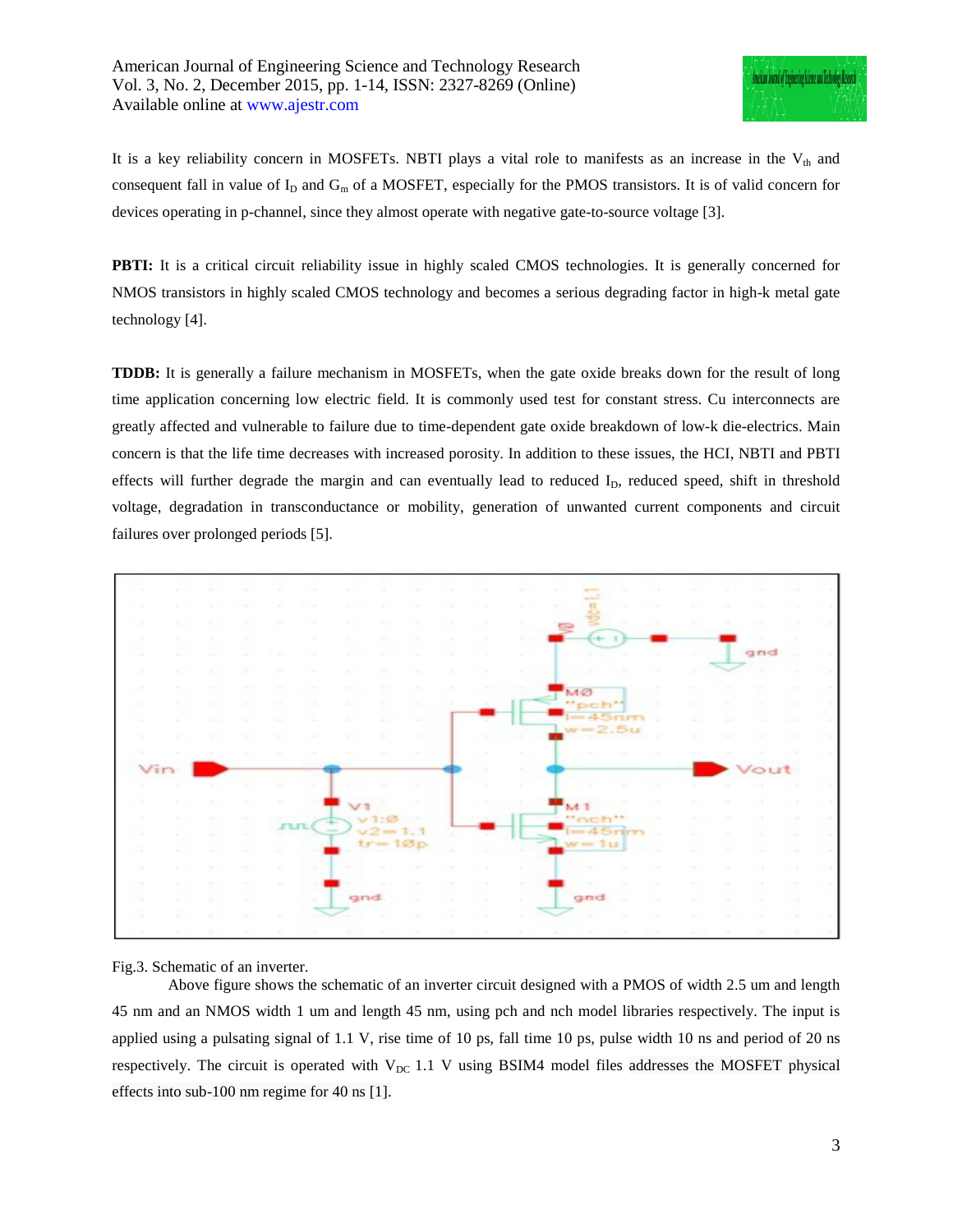

Fig.4. Transient response of an inverter (Vin, Vout, Power of PMOS, Power of NMOS & Power of the Inverter).

|  |  |  |  | Table-1. Values obtained in transient analysis of inverter for duration of 0 to 40 ns. |  |
|--|--|--|--|----------------------------------------------------------------------------------------|--|
|  |  |  |  |                                                                                        |  |

| Max Power of Inverter | 432.9E-6 W     | Max Value of Vin  | 1.1V           |
|-----------------------|----------------|-------------------|----------------|
| Min Power of Inverter | 49.09E-12 W    | Min Value of Vin  | 0 <sub>V</sub> |
| Avg Power of Inverter | 185.6E-9 W     | Avg Value of Vin  | 550.6E-3 V     |
| Max Value of Vout     | 1.226 V        | Max Power of PMOS | 427E-6W        |
| Min Value of Vout     | $-105.2 E-3 V$ | Min Power of PMOS | 48.33E-18 W    |
| Avg Value of Vout     | 549.5E-3 V     | Max Power of NMOS | 432.9E-6       |
| Delay B/w Vin & Vout  | $11.18E-12s$   | Min Power of NMOS | $2.12E-18$     |

Further DC analysis is done and the corresponding values of Vin, Vout and power is calculated. DC analysis is done from -5 V to 5V.

Ancicus Journal of Engineering Science and Technology Recentl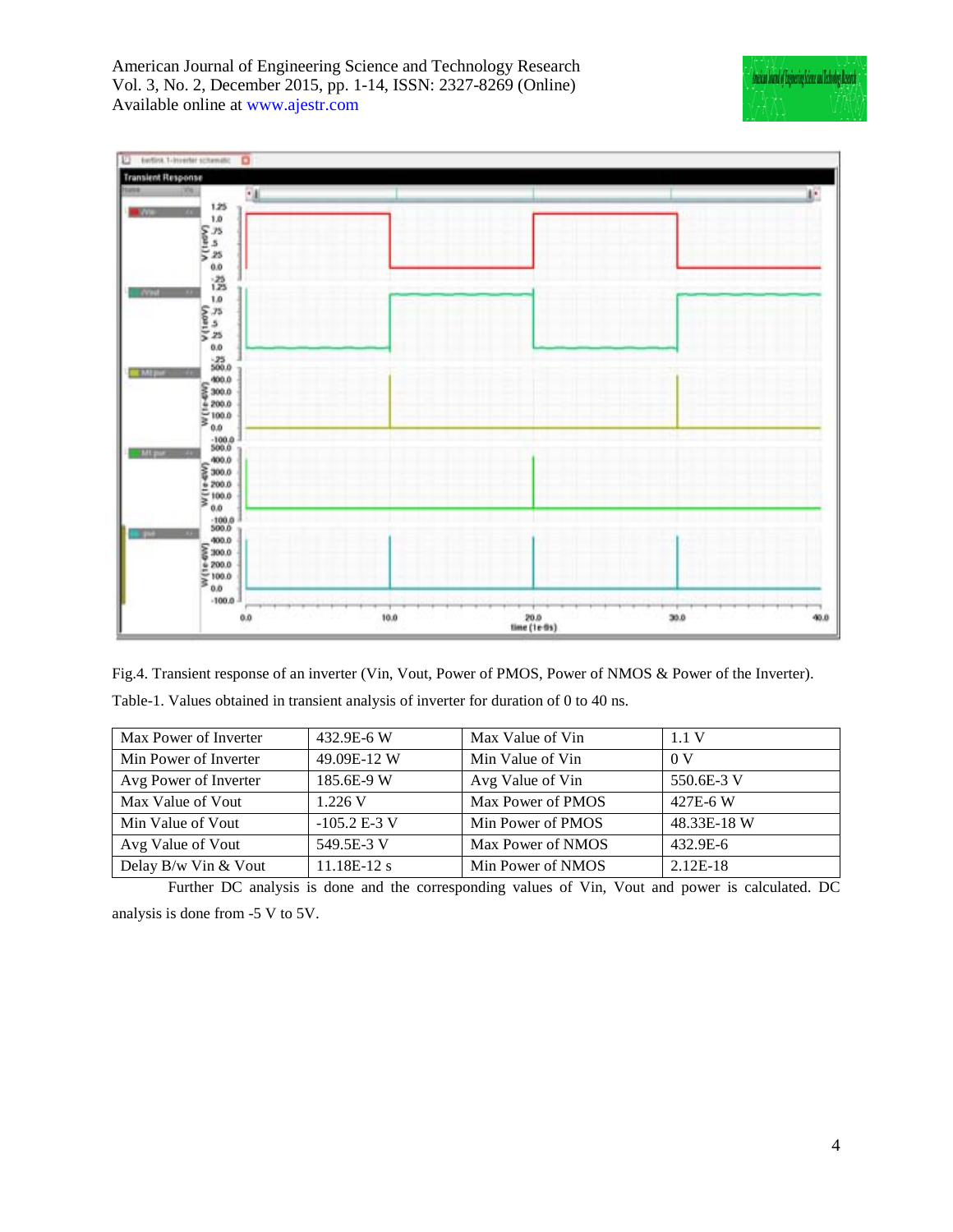

Fig.5. DC response of inverter (Vout, Vin & Power of the Inverter).

| Max Value of Vin  | $+5$ V | Min Value of Vout  | 42.02E-9 V    |
|-------------------|--------|--------------------|---------------|
| Min Value of Vin  | $-5V$  | Max Value of Power | $15.54E - 6W$ |
| Max Value of Vout |        | Min Value of Power | 17.96E-12 W   |

Inverter is also tested for noise performance at 5 GHz frequency and amplitude of 10 dBm from input to output values. The result obtained is very much significant and acceptable since the noise reduces drastically as the inverter starts operating and continues.

For the analysis of noise ports are added at both terminals and capacitor is placed. The figure below shows the schematic diagram of the inverter designed for noise analysis. The value of capacitor used is mentioned below. Three capacitors are used, one at the input terminal and two at output terminal are added. Input Capacitor  $(C_0)$  is of 10 fF in series with port -0, Output Capacitor  $(C_1)$  is of 10 fF and Output Capacitor  $(C_2)$  is of 500 fF in parallel with the port-1.

Anerican Journal of Engineering Scence and Techno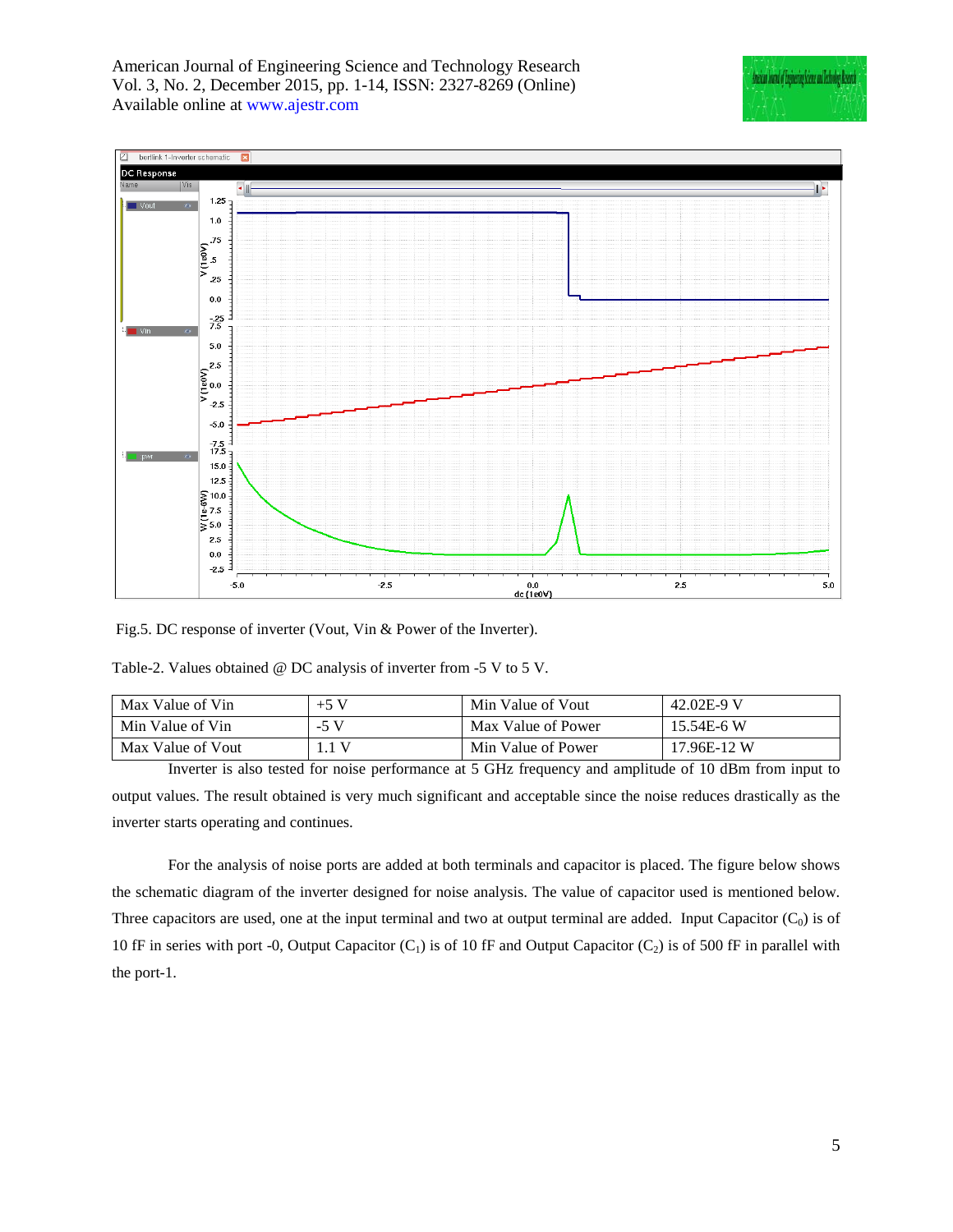

Fig.6. Schematic of inverter for noise analysis using ports at both terminals @ 5 GHz.



Anarican Journal of Engineering Science and Technology Researc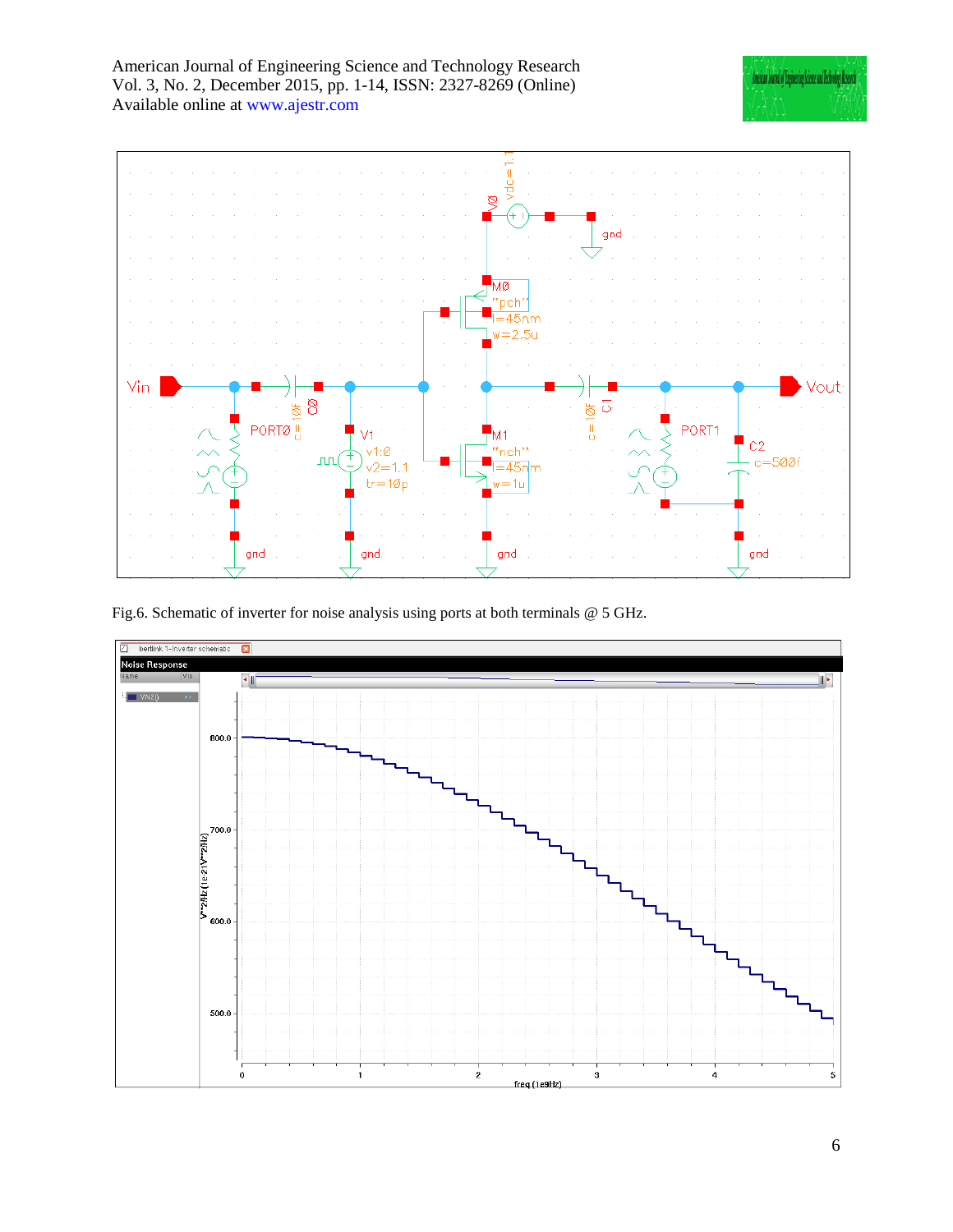Fig.7. Noise response of inverter @ 5 GHz.

## **Reliability Analysis of Inverter In Terms of Average Power:**

In the conventional sense, the reliability of a system is defined as the probability that it will perform its required function under stated conditions, for a stated period of time. The reliability of inverter is analyzed at five different time intervals. The major problem is that the impact of HCI degradation on circuit performance. It is generally observed that under static DC stress condition, HCI device degradation for both NMOS and PMOS transistors produces changes in the threshold voltage, transconductance and current-driving capability. It is noted that when the transistors are under the dynamic operating conditions of a CMOS circuit, the MOSFET terminal voltage varies with respect to time. For this we need to model  $I<sub>D</sub>$  as a function of time.

Average power delivered falls w.r.t time period, due to the effects of HCI, NBTI, PBTI & TDDB and circuit failures occurs over prolonged periods [6].



Fig.8. Reliability analysis for inverter in terms of average power delivered vs. time.

Now to compare the effect of electrical interconnects we analyze the case of two CMOS gate (a combination of two inverters joined through an RC model). The schematic below shown depicts two CMOS gate.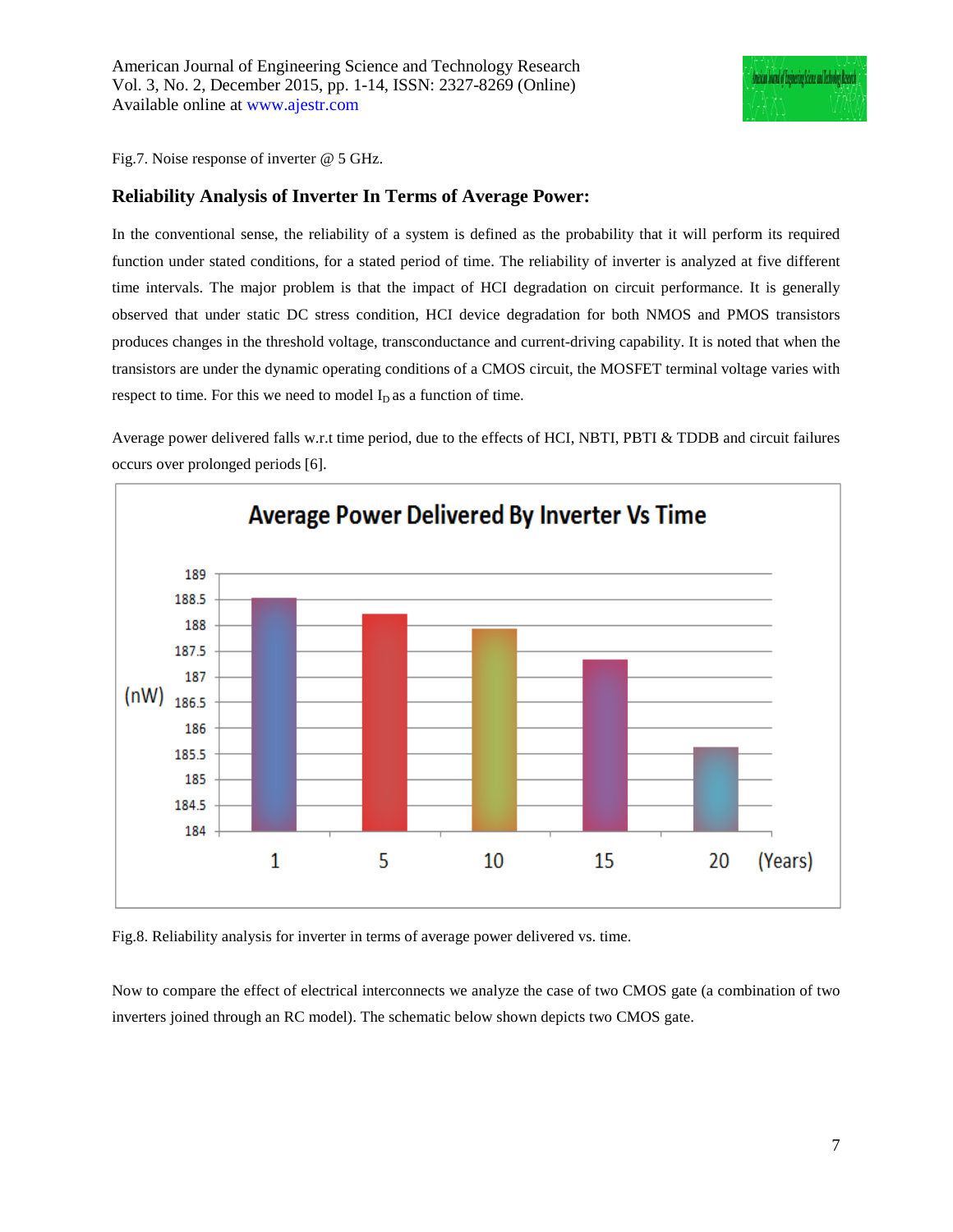



Fig.9. Schematic of two CMOS gate.

Above figure shows the schematic of two CMOS gate circuit designed with two PMOS of width 2.5 um and length 45 nm and two NMOS width 1 um and length 45 nm, using pch and nch model libraries respectively. The input is applied using a pulsating signal of 1.1 V, rise time of 10 ps, fall time 10 ps, pulse width 10 ns and period of 20 ns respectively. The circuit is operated with  $V_{DC}$  1.1 V using BSIM4 model files addresses the MOSFET physical effects into sub-100 nm regime for 40 ns. The electrical interconnection between the inverter is composed of an RC model [7].

Table-3. Values of passive components used in two CMOS gate schematic.

| D<br>$\mathbf{r}_0$ | 50 Ohm | -<br>◡ ()                | $\mathbf{r}$<br>pF<br>$\overline{\phantom{a}}$<br>л. |
|---------------------|--------|--------------------------|------------------------------------------------------|
| $\cdot$             | pF     | ∽<br>$\mathbf{v}_2$<br>- | $5$ fF<br><b>JII</b>                                 |

The transient analysis is analyzed for 100 ns, and Vin Vs Vout is calculated.

Anercan Journal of Engineering Scenee and Technolo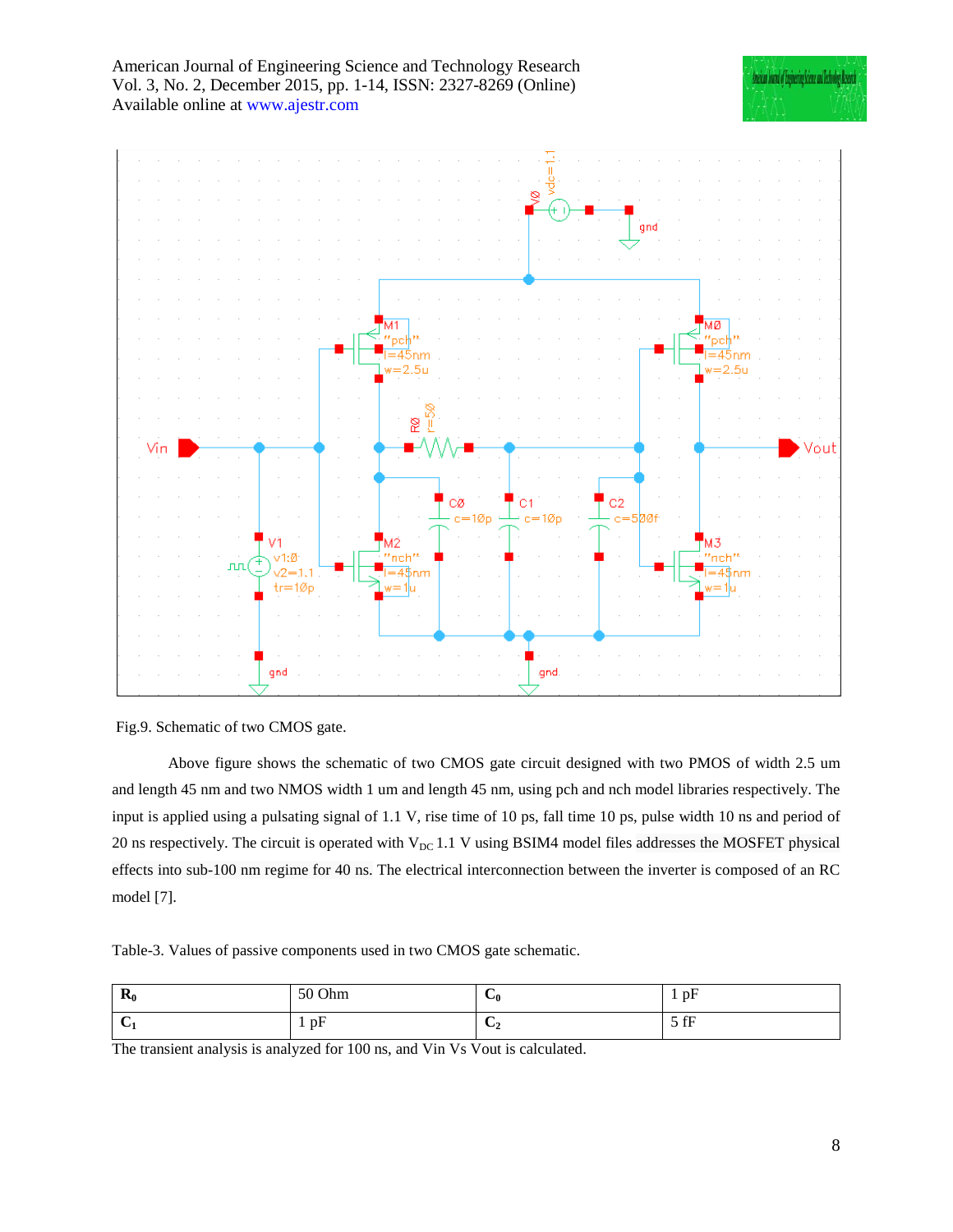| American Journal of Engineering Science and Technology Research  |
|------------------------------------------------------------------|
| Vol. 3, No. 2, December 2015, pp. 1-14, ISSN: 2327-8269 (Online) |
| Available online at www.ajestr.com                               |



|                                             |  |  |  | Fig.10. Transient response of two CMOS gate (Vin, Vout, power consumed by Mo, M1, M2, M3, Power of the |  |  |  |  |
|---------------------------------------------|--|--|--|--------------------------------------------------------------------------------------------------------|--|--|--|--|
| circuit & power consumed by of resistance). |  |  |  |                                                                                                        |  |  |  |  |

Table-4. Values obtained in transient analysis of two CMOS gate for duration of 0 to 100 ns.

| Max Value of Vin     | 1.1V           | Min Power of PMOS-1         | 12.09E-18 W   |
|----------------------|----------------|-----------------------------|---------------|
| Min Value of Vin     | 0 <sub>V</sub> | Max Power of NMOS-1         | 13.24E-6 W    |
| Avg Value of Vin     | 550.6E-3 V     | Min Power of NMOS-1         | 333.4E-18 W   |
| Max Value of Vout    | 1.1V           | Max Power of PMOS-2         | $610.1E - 6W$ |
| Min Value of Vout    | $-149.4E-6V$   | Min Power of PMOS-2         | 449.9E-18 W   |
| Avg Value of Vout    | 519.5E-3 V     | Max Power of NMOS-2         | 15.9E-6 W     |
| Max Power of Circuit | 837.6E-6 W     | Min Power of NMOS-2         | 2.454E-18 W   |
| Min Power of Circuit | 114.0E-12 W    | Max Power of R <sub>0</sub> | 7.150E-6      |
| Avg Power of Circuit | 123.3E-6 W     | Min Power of R <sub>0</sub> | 469.2E-21 W   |
| Max Power of PMOS-1  | 837.5E-6 W     |                             |               |

Further DC analysis is done and the corresponding values of Vin, Vout and power is calculated. DC analysis is analysed in the range from -5 V to 5V.

Ancican Journal of Engineering Science and Technology Recently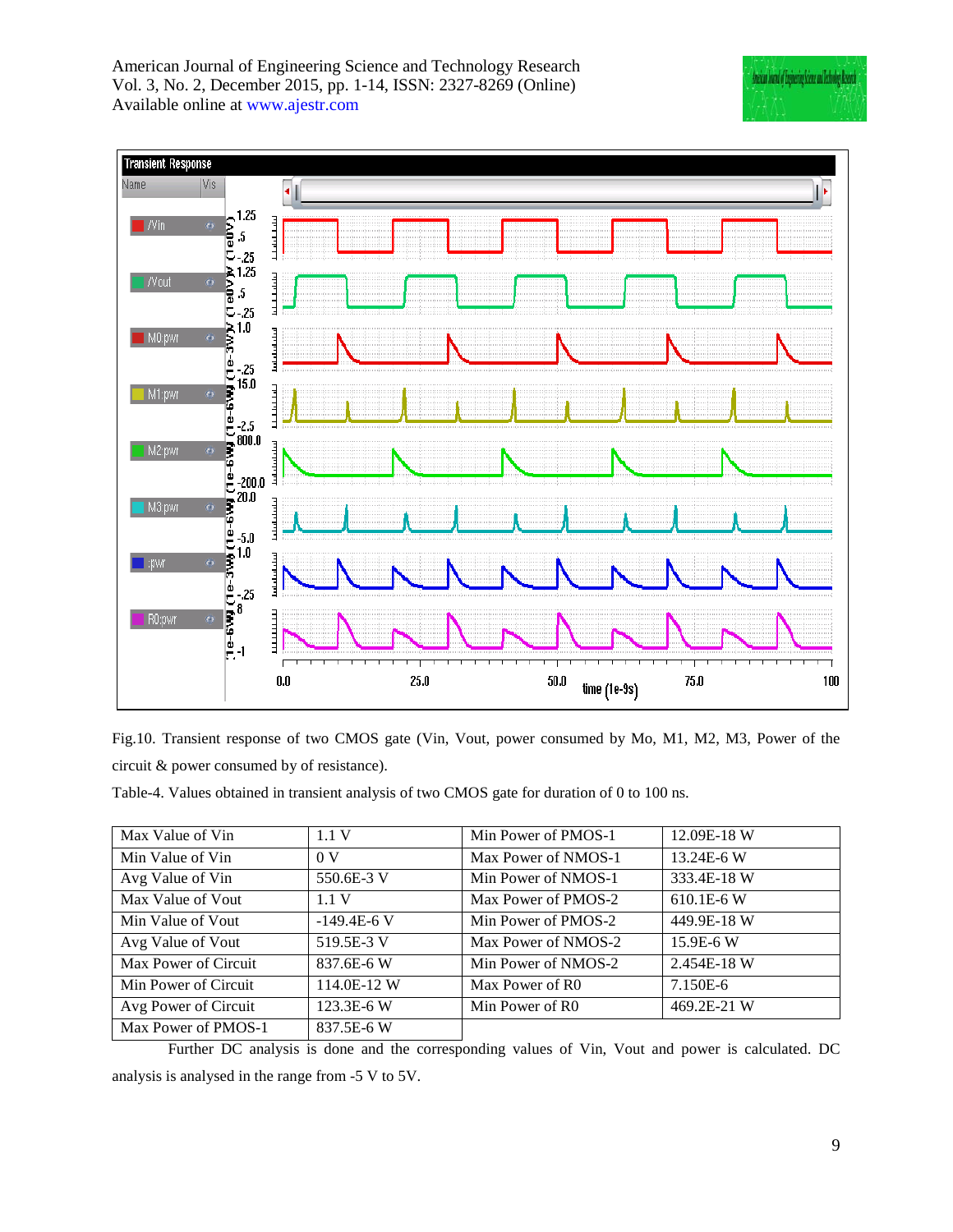

Fig.11. DC response of two CMOS gate (Vin, Vout & Power of the circuit). Table-5. Values obtained @ DC analysis of two CMOS gate from -5 V to 5 V.

| Max Value of Vin  | $+5$ V     | Max Value of Power | 15.54E-6 W     |
|-------------------|------------|--------------------|----------------|
| Min Value of Vin  | $-5V$      | Min Value of Power | 82.91E-12 W    |
| Max Value of Vout | .1V        | Avg Value of Power | $1.704E - 6$ W |
| Min Value of Vout | 40.80E-9 V |                    |                |

Two CMOS gate is also tested for noise performance at 5 GHz frequency and amplitude of 10 dBm from input to output values. The result obtained is very much significant and acceptable since the noise reduces drastically as the inverter starts operating and continues. The figure below shows the schematic diagram of two CMOS gate using ports at both terminals designed for noise analysis. Three capacitors are used, one at the input terminal and two at output terminal are added. Input Capacitor  $(C_0)$  is of 1 pF in series with port -0, Output Capacitor  $(C_1)$  is of 1 fF and Output Capacitor  $(C_2)$  is of 500 fF in parallel with the port-1.

Anerican Journal of Engineering Science and Technology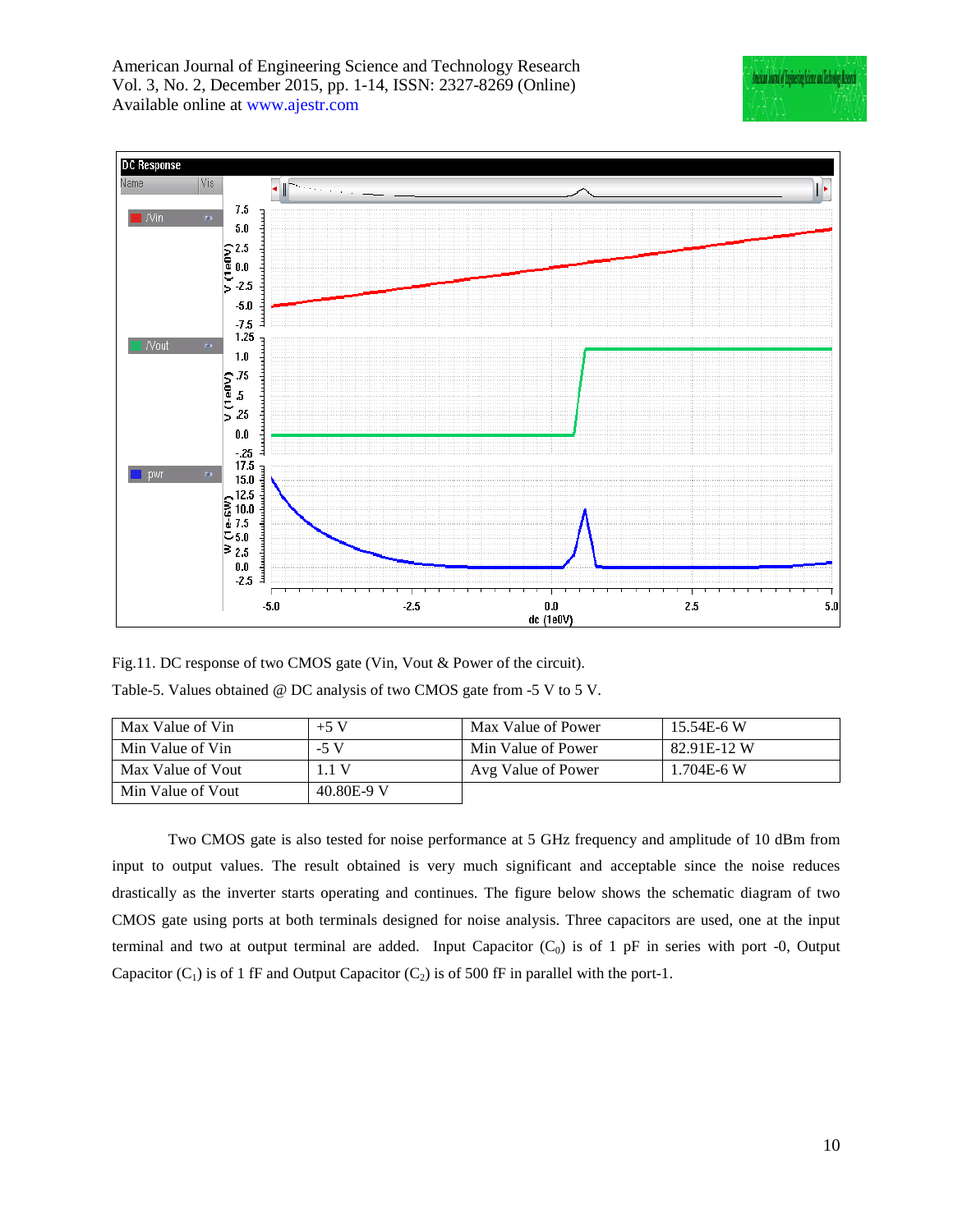

Fig.12. Schematic of two CMOS gate for noise analysis using ports at both terminals @ 5 GHz.



Fig.13. Noise response two CMOS gate @ 5 GHz.

With the increase in value of frequency the noise decreases. The average value of noise for two CMOS gate calculated is **800.8E-21.**

Ancican Instal of Engineering Science and Technology Record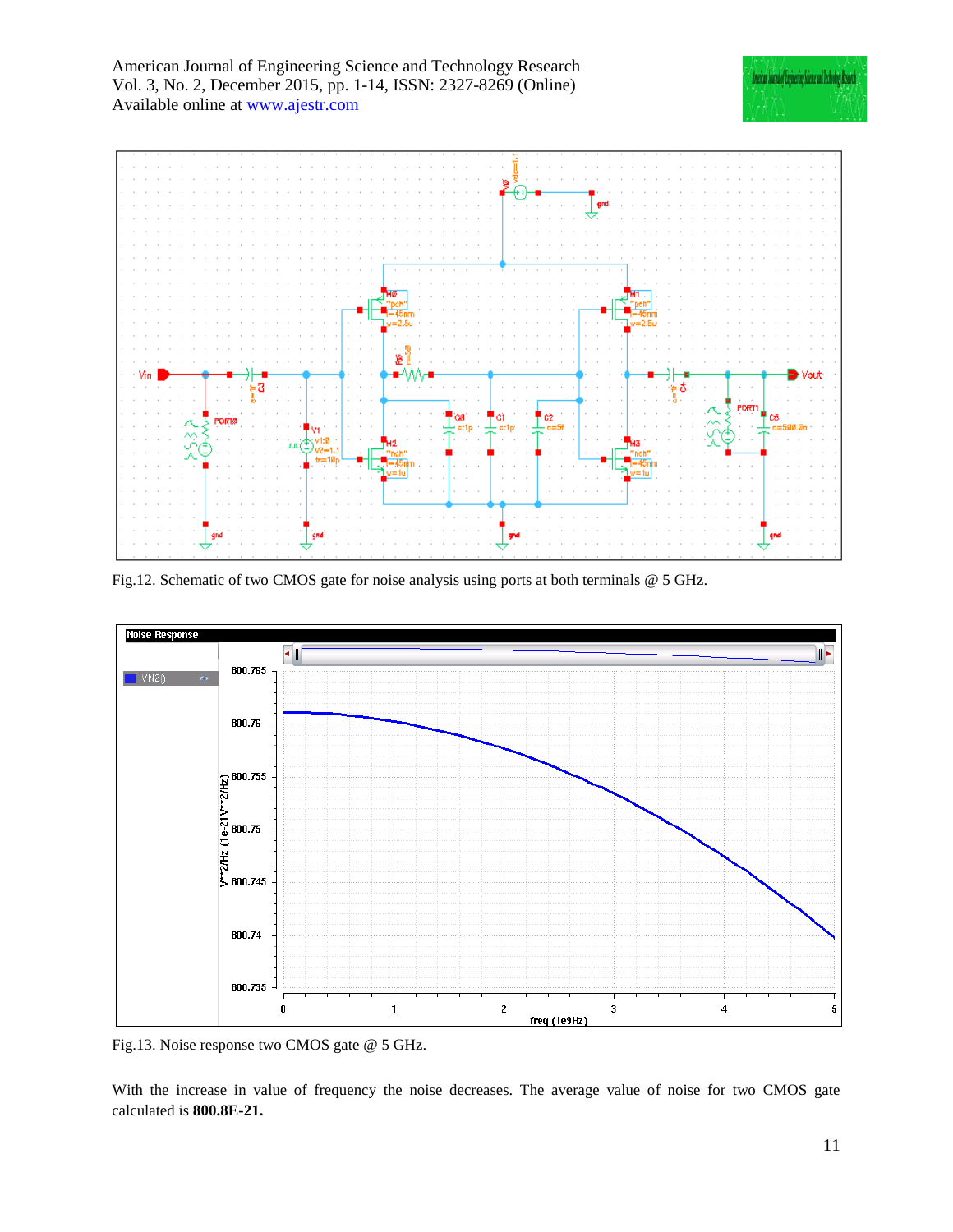

Reliability analysis is done in terms of delay vs. time. As it can be seen that the delay between input and output voltages increases as the circuit is analysed over prolonged time period [8].



Fig.14. Reliability analysis in terms of delay vs. time for two CMOS gate.



Fig.15. Reliability analysis in terms of average power delivered vs. time for two CMOS gate.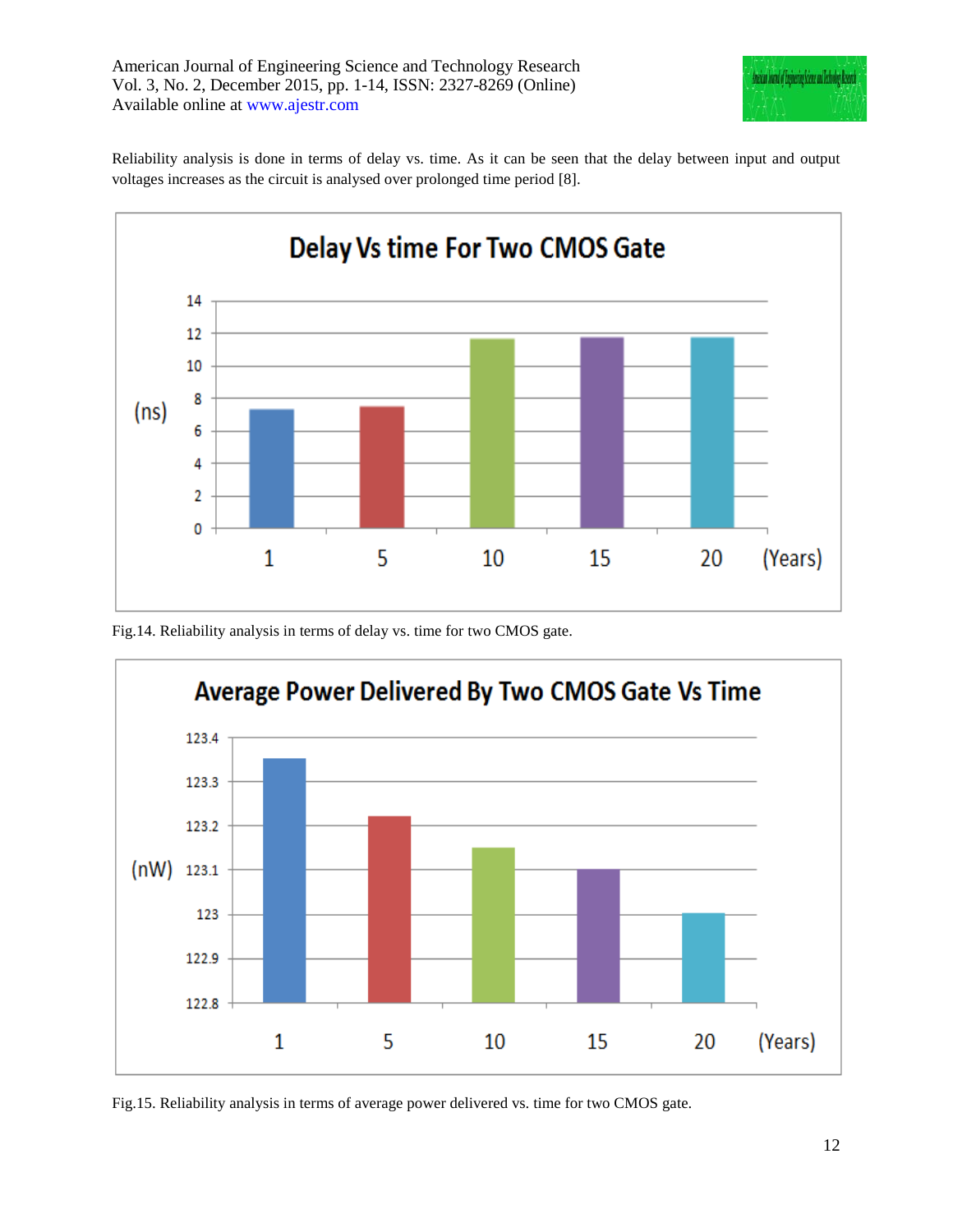**Conclusion:** Thus the performance and reliability analysis of inverter and two CMOS gate is analyzed. It is noted that with the increase in time their performance degrades due to the effects of HCI, NBTI, PBTI and TDDB phenomenon. Reliability analysis for inverter is done only in terms of average power delivered by the circuit. Whereas the reliability analysis for two CMOS gate is done in terms of delay between input-output voltage and average power delivered by the circuit over different time intervals respectively. All the reliability simulation tools developed till yet are based on transistor level circuit simulation. So, taking into account higher level reliability simulator need to be developed, which take into account the factors such as switching activity, voltage overshoot and circuit sensitivity etc.

## **References:**

- [1] Aloksandar Preglj, Miroslav Begovic and Ajeet Rohtagi, "Impact of Inverter Configuration on PV system Reliability & Energy Production", *IEEE Conference*, pp. 1388-1391, May 2002.
- [2] Rajeev Kumar Mishra, Madhurendra Bensan & Roopesh Singh, "Stress Analysis and Temperature Impact of Negative Bias Temperature Instability (NBTI) on a CMOS inverter circuit", *International Journal of Engineering Research and Applications*, Vol. 2, Issue 3, pp. 237-241, May-Jun 2012.
- [3] Tony T. Kim, Pong-Fei Lu, and Chris H. Kim, "Design of Ring Oscillator Structures for Measuring Isolated NBTI and PBTI", *IEEE Transactions*, pp. 1580-1583, 2012.
- [4] Jeffrey A. Davis and James D. Meindl, Life Fellow, "Compact Distributed RLC Interconnect Models-Part I: Single Line Transient, Time Delay, and Overshoot Expressions" *IEEE Transactions on Electron Devices*, Vol. 47, No. 11, Nov 2000.
- [5] B. Zhao, S.Q. Wangk, M. Fiebig, S. Anderson, P. K. Vasudev, and T. E. Seidel, "Reliability and Electrical Properties of New Low Dielectric Constant Inter level Dielectrics for High Performance ULSI Interconnect", in collaboration with National Semiconductor Corps, Santa Clara, CA, *IEEE Transactions*, 1996.
- [6] Michael R. Feldman, Sadik C. Esener, Clark C. Guest & Sing H. Lee, University of California, "Comparison Between Optical & Electrical Interconnects based on Power & Speed Considerations", *Optical Society of America,* pp. 341-350, 1998.
- [7] T. Sakuri, "Closed-form Expressions or Interconnect Delay, Coupling and Crosstalk in VLSI", *IEEE Transactions on Electron Devices*, Vol.40, pp. 118-124, Jan. 1993.
- [8] Mehrdad Nourani*,* and Amir R. Attarha, "Detecting Signal-Overshoots for Reliability Analysis in High-Speed System-on-Chips", *IEEE Transactions on Reliability*, Vol. 51, No. 4, Dec, 2002.